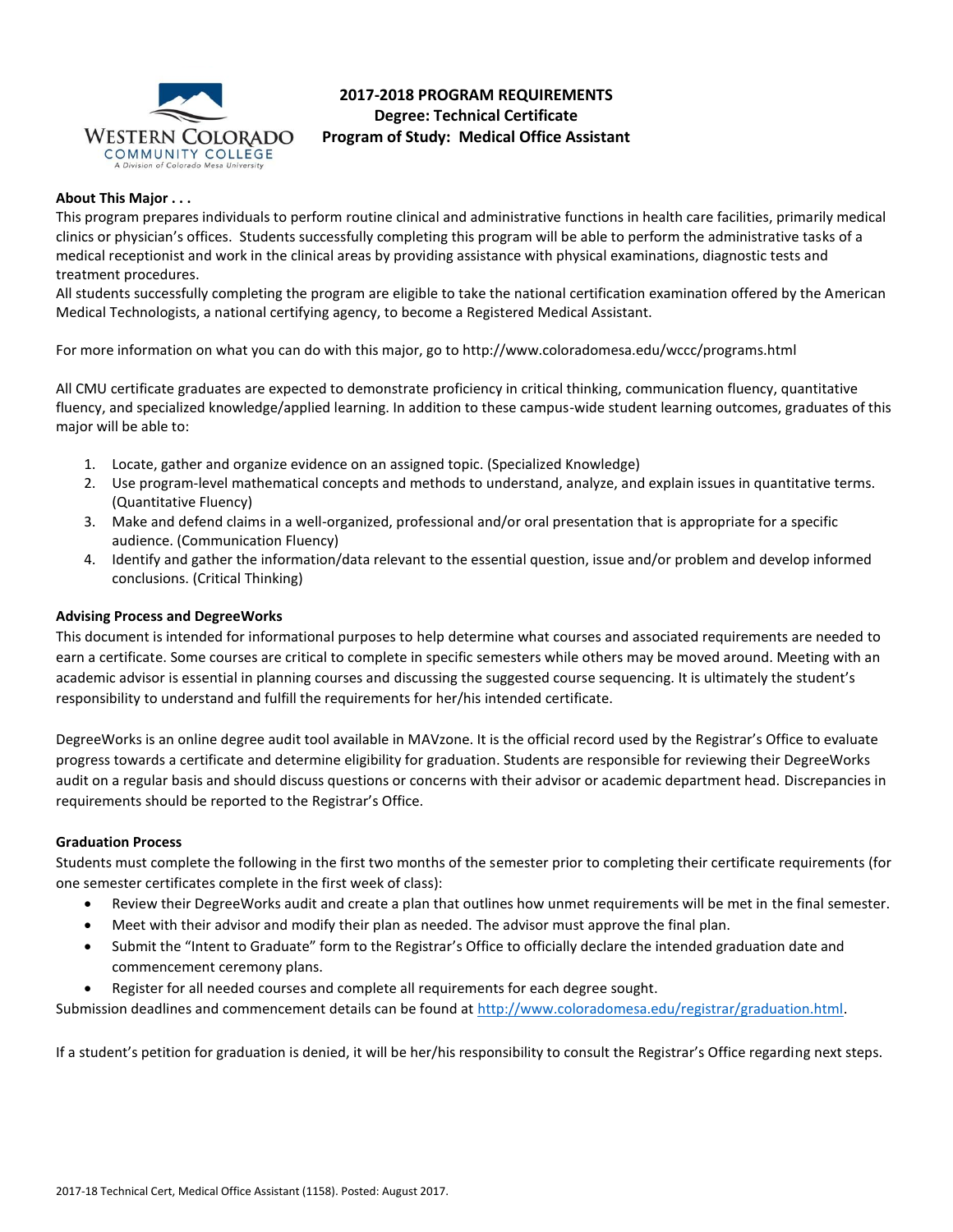## **INSTITUTIONAL CERTIFICATE REQUIREMENTS**

The following institutional requirements apply to all CMU technical certificates. Specific programs may have different requirements that must be met in addition to institutional requirements.

- Consists of 5-59 semester hours.
- Primarily 100-200 level courses.
- At least fifty percent of the credit hours must be taken at CMU.
- 2.00 cumulative GPA or higher in all CMU coursework.
- A grade lower than "C" will not be counted toward meeting the requirements.
- A course may only be used to fulfill one requirement for each degree/certificate.
- Non-traditional credit, such as advanced placement, credit by examination, credit for prior learning, cooperative education and internships, cannot exceed twenty-five percent of the semester credit hours required for a technical certificate.
- Pre-collegiate courses (usually numbered below 100) cannot be used for graduation.
- Capstone exit assessment/projects (e.g., Major Field Achievement Test) requirements are identified under Program-Specific Certificate Requirements.
- The Catalog Year determines which program sheet and certificate requirements a student must fulfill in order to graduate. Visit with your advisor or academic department to determine which catalog year and program requirements you should follow.
- See "Requirements for Undergraduate Degrees and Certificates" in the catalog for a complete list of graduation requirements.

### **PROGRAM-SPECIFIC CERTIFICATE REQUIREMENTS**

40 semester hours for the Technical Certificate in Medical Office Assistant.